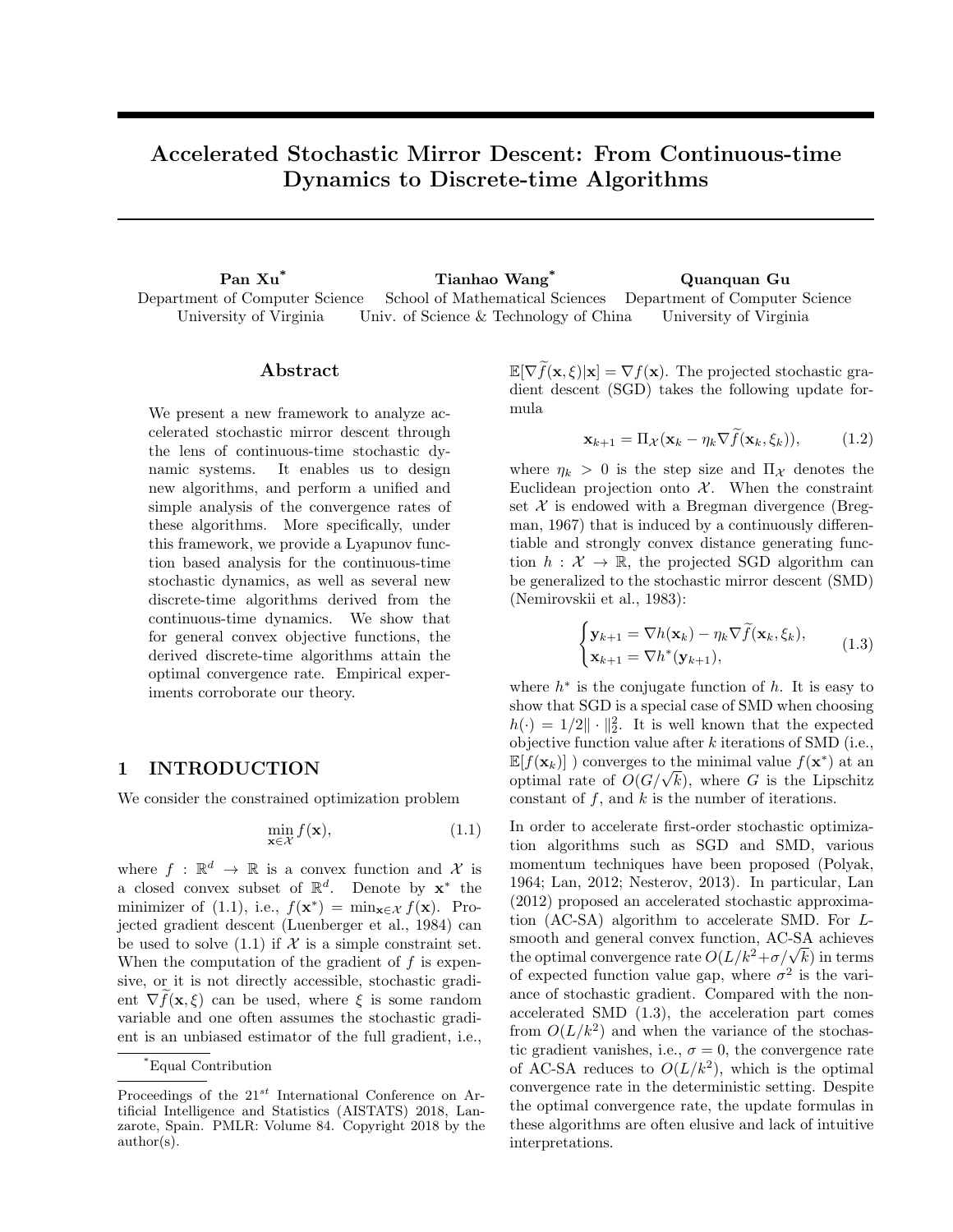On the other hand, recent years have witnessed the emergence of a line of research which attempts to interpret the stochastic mirror descent from the perspective of continuous-time dynamics. To the best of our knowledge, Raginsky and Bouvrie (2012) is the first work that interprets stochastic mirror descent as the discretization of the following Itô stochastic differential equation (SDE) (Øksendal, 2003)

$$
\begin{cases} d\mathbf{Y}_t = -\nabla f(\mathbf{X}_t)dt + \sigma d\mathbf{B}_t, \\ \mathbf{X}_t = \nabla h^*(\mathbf{Y}_t), \end{cases}
$$
 (1.4)

where  $-\nabla f(\mathbf{X}_t)dt$  is called the drift term, and  $\sigma$  is called the diffusion term, which corresponds to the variance of the stochastic gradient. Later Mertikopoulos and Staudigl (2016) extended the above first-order SDE in  $(1.4)$  by replacing the constant diffusion term  $\sigma$  with a general matrix  $\sigma(\mathbf{X}_t, t)$  and proved almostsure convergence of the function value  $f(X_t)$  along the solution trajectories of SDE to the minimal function value  $f(\mathbf{x}^*)$ . Very recently, Krichene and Bartlett (2017) proposed the following second-order SDE to interpret accelerated stochastic mirror descent

$$
\begin{cases} d\mathbf{Y}_t = -\eta_t \big(\nabla f(\mathbf{X}_t) dt + \sigma(\mathbf{X}_t, t) dB_t\big), \\ d\mathbf{X}_t = a_t \big(\nabla h^*(\mathbf{Y}_t/s_t) - \mathbf{X}_t\big) dt, \end{cases}
$$
(1.5)

where  $\eta_t, a_t$  and  $s_t$  are scaling functions of *t*. They proved  $O(1/t^{1/2-q})$  convergence rate of expected function value along the solution trajectories of the SDE to the minimal function value, under the assumption that  $\|\sigma(\mathbf{x}, t)\| \le t^q$  (*q* < 1/2). However, there is still a gap between the continuous-time dynamics and discretetime algorithms for accelerated stochastic mirror descent. In particular, it remains unclear whether the continuous-time SDE can be used to design and analyze new discrete-time algorithms.

In this paper, we aim to bridge this gap by proposing a new SDE-based interpretation for accelerated stochastic mirror descent, and derive new discretetime algorithms from this SDE. We provide a unified analysis based on Lyapunov function, which connects both continuous-time dynamics and discrete-time algorithms derived thereof. We also use numerical experiments to backup our theory.

Our Contributions: We summarize the key contributions of our work as follows.

• We propose a new stochastic differential equationbased interpretation for accelerated stochastic mirror descent, motivated by Lagrangian mechanics. We take a Lyapunov function approach to prove that the convergence rate of the solution trajectories of the SDE matches the optimal rate of accelerated stochastic mirror descent for general convex function.

• We derive several new accelerated algorithms of SMD via discretizing the proposed SDE using various Euler discretization schemes, and provide an analogous Lyapunov function-based analysis for the new algorithms, which largely resembles the proof in the continuous-time dynamics. We show that these new algorithms also achieve the optimal convergence rate of accelerated SMD for general convex and smooth functions.

It is worth highlighting that under our framework, the discrete-time algorithms are closely connected with the continuous-time dynamics in the sense that they are nearly equivalent when the discretization step is sufficiently small.

The remainder of this paper is organized as follows: in Section 2 we review related work We introduce the preliminaries in Section 3, and present the new continuous-time dynamics for accelerated SMD in Section 4. We show how we can discretize the continuoustime dynamics to invent new discrete-time algorithms in Section 5. We provide numerical experiments in Section 6 to validate our theory and conclude the paper with Section 7.

Notation We use upper case letters  $X_t$  to denote continuous-time curve vector, where  $t \geq 0$  is the time index.  $\dot{X}_t$  with an over-dot denotes the derivative of  $X_t$  with time *t*. Lower case letters  $x_k$  denote the trajectory of a discrete-time algorithm, where  $k = 0, 1, \ldots$ is the index of iteration number. For all  $\mathbf{x} \in \mathbb{R}^d$ , we fix a general norm  $\|\mathbf{x}\|$  and its dual norm is given by  $\|\mathbf{x}\|_{*} = \sup_{\|\mathbf{y}\| \leq 1} \langle \mathbf{x}, \mathbf{y} \rangle.$ 

## 2 RELATED WORK

There is a vast literature of deterministic optimization methods for convex optimization problems. The most widely used first-order deterministic optimization algorithms include gradient descent (Polyak, 1963), mirror descent (Nemirovskii et al., 1983), Nesterov's accelerated gradient method (Nesterov, 1983, 2005, 2013) and accelerated mirror descent (Nemirovski et al., 2009). While Nesterov's accelerated gradient method attains the optimal convergence rate for first-order black box model, it falls short of an intuitive interpretation. Recently, there is a series of work, which interprets Nesterov's accelerated gradient methods from different perspectives, including ordinary differential equation (ODE) (Su et al., 2014), control theory (Lessard et al., 2016; Hu and Lessard, 2017), linear coupling (Allen-Zhu and Orecchia, 2014), geometric interpretation (Bubeck et al., 2015) and game theory (Lan and Zhou, 2015), to name a few. Along these studies, the ODE-based interpretation (Su et al., 2014) is perhaps the most simple and elegant ap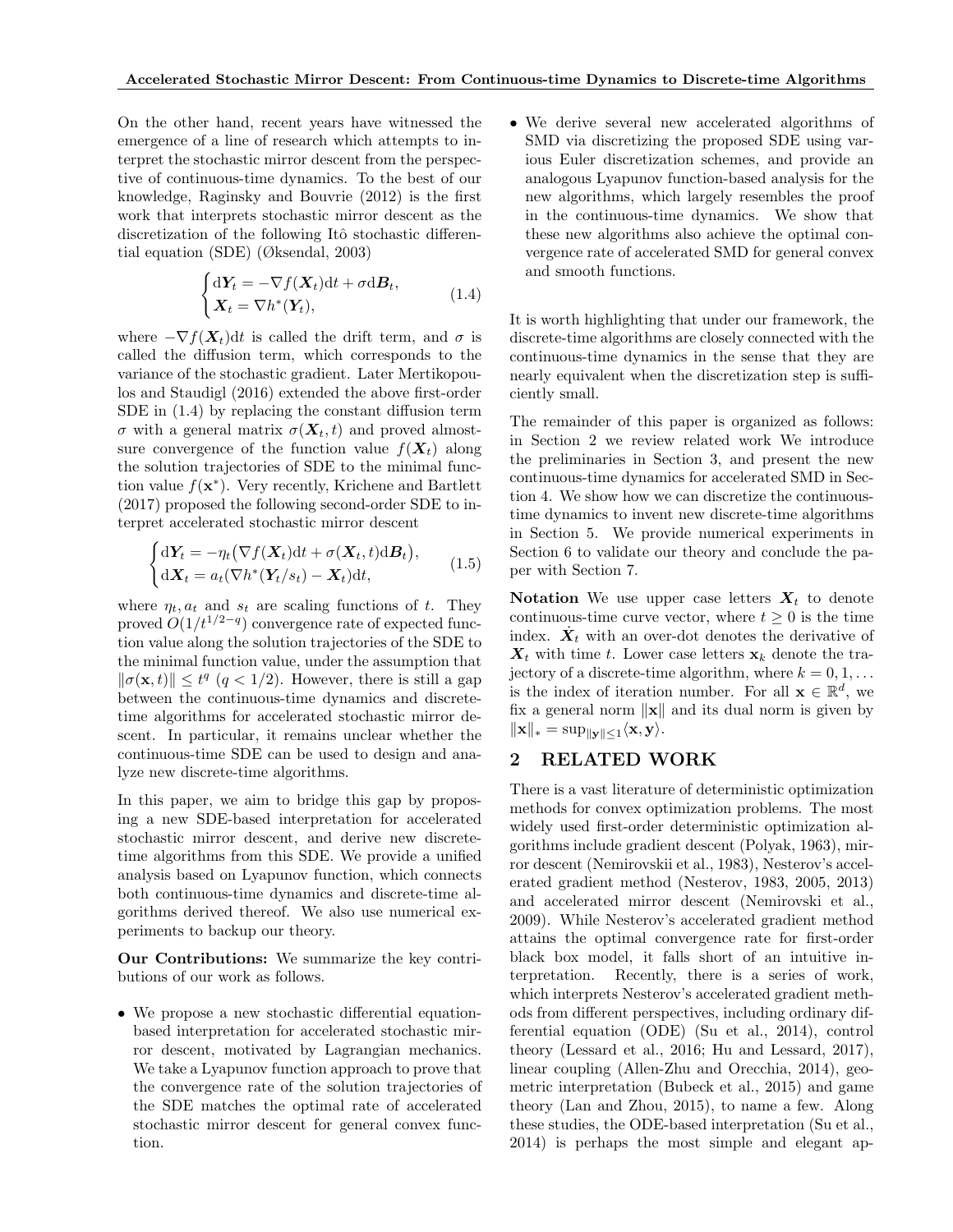proach, which models the continuous-time limit of the accelerated methods using ODE and analyzes the stability of the resulting ODE by constructing a Lyapunov function (Su et al., 2014). Moreover, it has been extended to analyze the accelerated mirror descent (Krichene et al., 2015; Wibisono et al., 2016; Wilson et al., 2016; Diakonikolas and Orecchia, 2017). In particular, Wibisono and Wilson (2015); Wibisono et al. (2016) derived a class of ODE-based continuous dynamics for a family of accelerated optimization methods from a novel Lagrangian functional called Bregman Lagrangian. On the other hand, the ODEbased continuous-time dynamics are also able to provide guidance on designing new algorithms by carefully discretizing the ODEs. For example, Krichene et al. (2015); Wilson et al. (2016) rediscovered several discrete-time algorithms and derived a few new algorithms via different Euler discretization schemes for the ODE. Wilson et al. (2016) also found that not all discretization schemes lead to practical algorithms and/or achieve accelerated rates.

Due to its success in large-scale machine learning, stochastic first-order optimization method has also drawn a lot of research interest. Instead of using the gradient, stochastic first-order optimization methods use the stochastic gradient. Representative stochastic first-order optimization methods include stochastic gradient descent (SGD) (Robbins and Monro, 1951), stochastic mirror descent (SMD) (Nemirovski et al., 2009), and their accelerated variants (Hu et al., 2009; Lan, 2012; Ghadimi and Lan, 2012; Chen et al., 2012). Analogous to the ODE-based interpretation of deterministic optimization, stochastic optimization has an SDE-based interpretation. More specifically, Raginsky and Bouvrie (2012) studied the continuoustime dynamics of stochastic mirror descent using Itô's stochastic differential equations, where they showed that the solutions of the stochastic dynamics do not converge to the global minimizer due to the adverse effects brought by Brownian motion. Mertikopoulos and Staudigl (2016) extended the SDE in Raginsky and Bouvrie (2012) for stochastic mirror descent and proved almost-sure convergence of the solution trajectories for SMD. However, continous-time dynamics for accelerated stochastic mirror descent remain under-studied. To the best of our knowledge, Krichene and Bartlett (2017) is the only existing work that proposes a second-order stochastic dynamics for accelerated stochastic mirror descent and proves convergence rates of the function values along solution trajectories of SDE both in terms of almost-sure convergence and in expectation. Unlike the ODE-based interpretation for deterministic optimization, based on which quite a few discrete-time algorithms are rediscovered or invented, it is unclear whether we can derive new

accelerated SMD algorithms from its SDE-based interpretation. This motivates our work.

## 3 PRELIMINARIES

#### 3.1 Bregman Divergence

Mirror descent is based on Bregman divergence (Bregman, 1967). In detail, if the domain  $\mathcal X$  is endowed with a convex and differentiable function  $h: \mathcal{X} \to \mathbb{R}$ , the Bregman divergence (Bregman, 1967) is defined as

$$
D_h(\mathbf{x}, \mathbf{x}') = h(\mathbf{x}) - h(\mathbf{x}') - \langle \nabla h(\mathbf{x}'), \mathbf{x} - \mathbf{x}' \rangle, \quad (3.1)
$$

for all  $\mathbf{x}, \mathbf{x}' \in \mathcal{X}$ . We always have  $D_h(\mathbf{x}, \mathbf{x}') \geq 0$ due to the convexity of *h*. Following the assumptions in Ghadimi and Lan (2012), we assume that  $D_h(\cdot, \cdot)$ grows quadratically, without loss of generality, with parameter 1, i.e.,

$$
D_h(\mathbf{x}, \mathbf{x}') \le \frac{1}{2} \|\mathbf{x} - \mathbf{x}'\|^2, \text{for all } \mathbf{x}, \mathbf{x}' \in \mathcal{X}.
$$
 (3.2)

A plain example of Bregman divergence is the Euclidean distance: let  $h(\mathbf{x}) = 1/2 ||\mathbf{x}||_2^2$ , then  $D(\mathbf{x}, \mathbf{x}') =$  $1/2\|\mathbf{x} - \mathbf{x}'\|_2^2$  for all  $\mathbf{x}, \mathbf{x}' \in \mathcal{X}$ . Another example is the Kullback-Leibler (KL) divergence: let  $h(\mathbf{x}) =$  $\sum_{i=1}^{d} x_i \log x_i$  be the negative entropy, then  $D(\mathbf{x}, \mathbf{x}') =$  $\sum_{i=1}^d x_i \log(x_i/x_i')$  for all  $\mathbf{x}, \mathbf{x'} \in \mathcal{X}$ , which is the Kullback-Leibler divergence. Here  $\mathcal{X} = {\mathbf{x} \in \mathbb{R}^d_+}$ :  $\sum_{i=1}^{d} x_i = 1$ } is the unit simplex in  $\mathbb{R}^d$ .

Recall the SMD update (1.3), the iteration is mapped back to the primal space  $\mathcal X$  via the mirror mapping  $\nabla h^*$  after one step of gradient descent in the dual space. The mirror mapping is the gradient of the convex conjugate function  $h^*$ , which is defined as

$$
h^*(\mathbf{y}) = \sup_{\mathbf{x} \in \mathcal{X}} \langle \mathbf{y}, \mathbf{x} \rangle - h(\mathbf{x}), \quad \text{for } \mathbf{y} \in E^*,
$$

where  $E^*$  is the dual space of *E* and  $\mathcal{X} \subset E$ .

#### 3.2 Assumptions and Propositions

To ease the presentation, we lay down assumptions and some propositions of Bregman divergence that will be used in our analysis.

**Assumption 3.1.** *f* is continuously differentiable and the gradient  $\nabla f$  is Lipschitz continuous with parameter  $L_f$ , that is, for any  $\mathbf{x}, \mathbf{y} \in \mathcal{X}$ 

$$
\|\nabla f(\mathbf{x}) - \nabla f(\mathbf{y})\|_{*} \le L_f \|\mathbf{x} - \mathbf{y}\|.
$$
 (3.3)

This is also called *L<sup>f</sup>* -smoothness of *f*.

**Assumption 3.2.** *h* is  $\mu_h$ -strongly convex with some constant  $\mu_h > 0$ , that is, for any  $\mathbf{x}, \mathbf{y} \in \mathcal{X}$ 

$$
h(\mathbf{x}) \ge h(\mathbf{y}) + \langle \nabla h(\mathbf{y}), \mathbf{x} - \mathbf{y} \rangle + \frac{\mu_h}{2} ||\mathbf{x} - \mathbf{y}||^2.
$$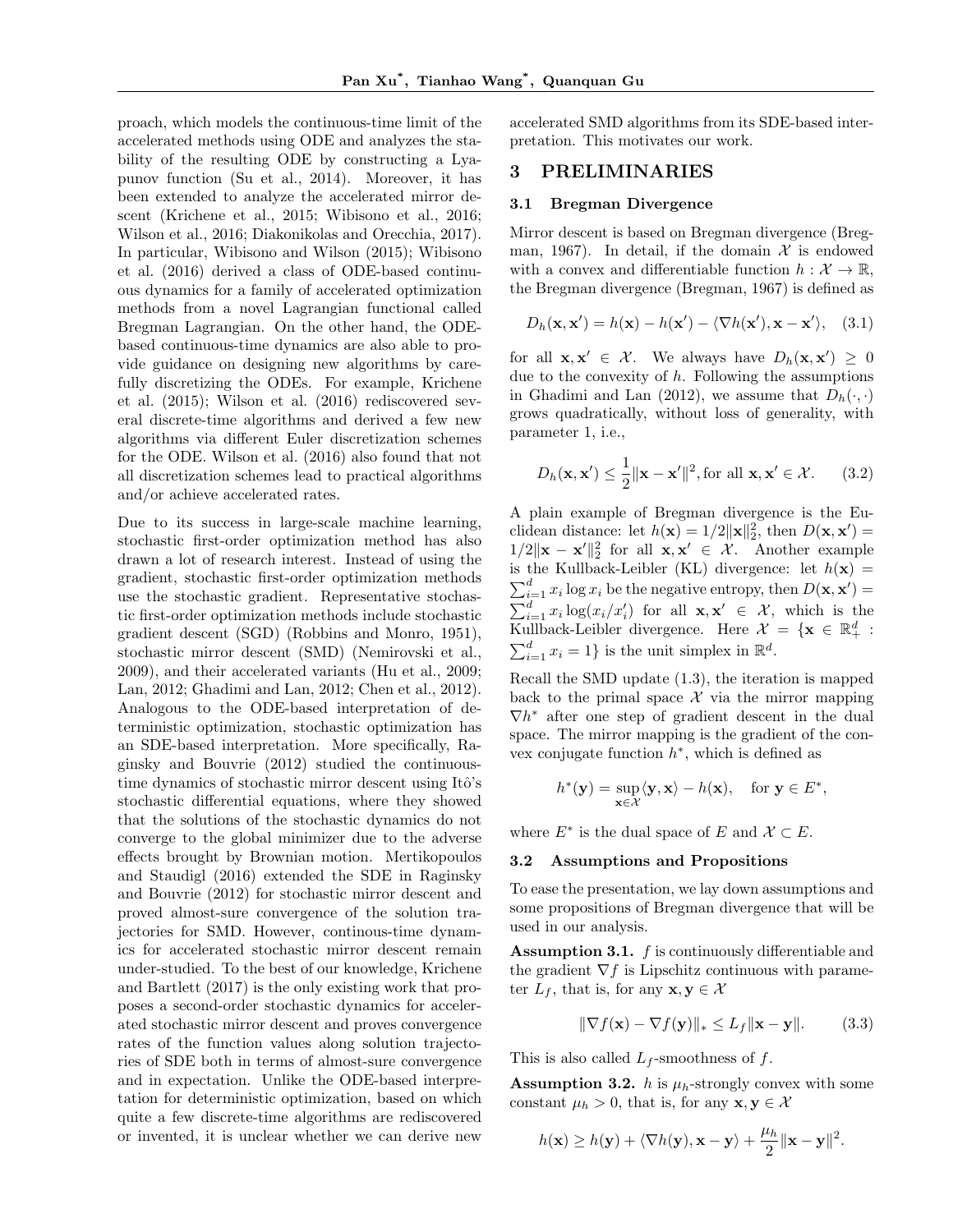Assumption 3.2 is commonly made in the analysis of mirror descent algorithms (Lan, 2012; Ghadimi and Lan, 2012) and its continuous-time dynamics (Wilson et al., 2016; Krichene and Bartlett, 2017)

**Assumption 3.3.**  $X$  is convex and compact. There is a constant  $M_{h,\mathcal{X}} > 0$  such that

$$
M_{h,\mathcal{X}} = \sup_{\mathbf{x},\mathbf{x}' \in \mathcal{X}} D_h(\mathbf{x},\mathbf{x}').
$$

This is a natural assumption imposed in constrained optimization problems (Lan, 2012).

When the distance generating function *h* is strongly convex, the following two standard results on conjugate functions hold.

Proposition 3.4. Suppose Assumption 3.2 holds for *h*. Then its conjugate function  $h^*$  is  $1/\mu_h$ -smooth and

$$
\nabla h^*(\mathbf{y}) = \underset{\mathbf{x} \in \mathcal{X}}{\operatorname{argmax}} \langle \mathbf{y}, \mathbf{x} \rangle - h(\mathbf{x}), \quad \text{for } \mathbf{y} \in E^*,
$$

Proposition 3.5. Suppose Assumption 3.2 holds for *h*. For all  $\mathbf{x}, \mathbf{x}' \in \mathcal{X}$ , we have

$$
\nabla h^*(\nabla h(\mathbf{x}))) = \mathbf{x}, \quad D_h(\mathbf{x}, \mathbf{x}') = D_{h^*}(\nabla h(\mathbf{x}'), \nabla h(\mathbf{x})).
$$

We refer interested readers to Banerjee et al. (2005) for detailed discussions of these properties.

# 4 THE PROPOSED CONTINUOUS-TIME DYNAMICS

In this section, we present a continuous-time dynamics for accelerated stochastic mirror descent, and analyze its convergence. We start with deriving the dynamics from Bregman Lagrangian (Wibisono et al., 2016).

#### 4.1 Continuous-time Dynamics for Accelerated Stochastic Mirror Descent

We borrow ideas from Wibisono et al. (2016) by viewing the optimizing process as a physical process. For the mechanical system associated with optimization problem (1.1), we use  $X_t$  and  $X_t$  to denote the position and velocity respectively. We define the Bregman Lagrangian (Wibisono and Wilson, 2015) as a weighted sum of kinetic Lyapunov  $D_h(X_t + e^{-\alpha_t}X_t, X_t)$  and potential Lyapunov  $f(\boldsymbol{X}_t)$  as follows

$$
\mathcal{L}(\mathbf{X}_t, \dot{\mathbf{X}}_t, t) = e^{\alpha_t + \gamma_t} \big( D_h(\mathbf{X}_t + e^{-\alpha_t} \dot{\mathbf{X}}_t, \mathbf{X}_t) - e^{\beta_t} f(\mathbf{X}_t) \big), \tag{4.1}
$$

where  $\alpha_t, \beta_t, \gamma_t$  are arbitrary scaling functions that are continuously differentiable with respect to  $t$ . Consider an action functional  $J(\boldsymbol{X}) = \int_{\mathbb{T}} \mathcal{L}(\boldsymbol{X}_t, \dot{\boldsymbol{X}}_t, t) dt$  which is defined on curves  $\{X_t\}_{t \in \mathbb{R}_+}$ . By Hamilton's principle (or principle of least action), minimizing the action

functional  $J(X)$  requires that the curve  $X_t$  satisfies the following Euler-Lagrange equation

$$
\frac{\mathrm{d}}{\mathrm{d}t} \left\{ \frac{\partial \mathcal{L}}{\partial \dot{\mathbf{X}}_t} (\mathbf{X}_t, \dot{\mathbf{X}}_t, t) \right\} = \frac{\partial \mathcal{L}}{\partial \mathbf{X}_t} (\mathbf{X}_t, \dot{\mathbf{X}}_t, t). \tag{4.2}
$$

To simplify the notation, we adopt the following ideal scaling conditions suggested by Wibisono et al. (2016), which are required for the stability of ODE (4.2):

$$
\dot{\beta}_t = e^{\alpha_t}, \quad \dot{\gamma}_t = e^{\alpha_t}.
$$
 (4.3)

Submitting the Bregman Lagrangian  $\mathcal L$  in (4.1) into the Euler-Lagrange equation (4.2), we obtain the following condition for  $X_t$  that minimizes  $J(X)$ 

$$
d\nabla h(\mathbf{X}_t + 1/\dot{\beta}_t \dot{\mathbf{X}}_t) = -\dot{\beta}_t e^{\beta_t} \nabla f(\mathbf{X}_t) dt.
$$
 (4.4)

It is worth noting that (4.4) has been used to describe the continuous-time dynamics of many optimization problems in Wibisono et al. (2016). However, in stochastic optimization, one uses the stochastic gradient rather than gradient. To account for this, we add some random noise to the gradient of *f*. More specifically, to adapt the dynamics (4.4) to stochastic optimization, we add a Brownian motion term after the gradient  $\nabla f(\mathbf{X}_t)$  to form the following Itô stochastic differential equation (SDE) (Øksendal, 2003)

$$
d\nabla h(\mathbf{X}_t + 1/\dot{\beta}_t \dot{\mathbf{X}}_t) = -\dot{\beta}_t e^{\beta_t} (\nabla f(\mathbf{X}_t) dt + \sqrt{\delta} \sigma(\mathbf{X}_t, t) dB_t), \qquad (4.5)
$$

where  $B_t \in \mathbb{R}^d$  is the standard Brownian motion,  $\sigma(\mathbf{X}_t, t) \in \mathbb{R}^{d \times d}$  and  $\delta > 0$  is a constant. The term  $\sqrt{\delta}\sigma(\mathbf{X}_t,t)$  is called the diffusion coefficient that accounts for the variance of the stochastic gradient.

Note that (4.5) is a second-order SDE. We define a variable  $Y_t$  in the dual space  $E^*$  as

$$
\boldsymbol{Y}_t = \nabla h(\boldsymbol{X}_t + 1/\dot{\beta}_t \dot{\boldsymbol{X}}_t). \tag{4.6}
$$

Based on (4.5) and (4.6), and using Proposition 3.5, we obtain the following continuous-time dynamics for accelerated stochastic mirror descent

$$
\int dX_t = \dot{\beta}_t (\nabla h^*(Y_t) - X_t) dt, \qquad (4.7a)
$$

$$
\left(d\mathbf{Y}_t = -\dot{\beta}_t e^{\beta t} \left(\nabla f(\mathbf{X}_t) dt + \sqrt{\delta} \sigma(\mathbf{X}_t, t) dB_t\right). \quad (4.7b)
$$

The solution trajectories of (4.7) do not converge to the minimizer of *f* due to the stochastic noise. So we modify it by introducing a shrinkage parameter  $s_t > 0$ to decrease the adverse effect of the stochastic noise.

$$
\int dX_t = \dot{\beta}_t (\nabla h^*(Y_t) - X_t) dt, \qquad (4.8a)
$$

$$
\left\{ d\mathbf{Y}_t = -\frac{\dot{\beta}_t e^{\beta_t}}{s_t} \left( \nabla f(\mathbf{X}_t) dt + \sqrt{\delta} \sigma(\mathbf{X}_t, t) dB_t \right), \quad (4.8b)
$$

where  $B_t \in \mathbb{R}^d$  is the standard Brownian motion,  $\beta_t, s_t > 0$  are scaling functions of time *t* and  $\delta > 0$  is a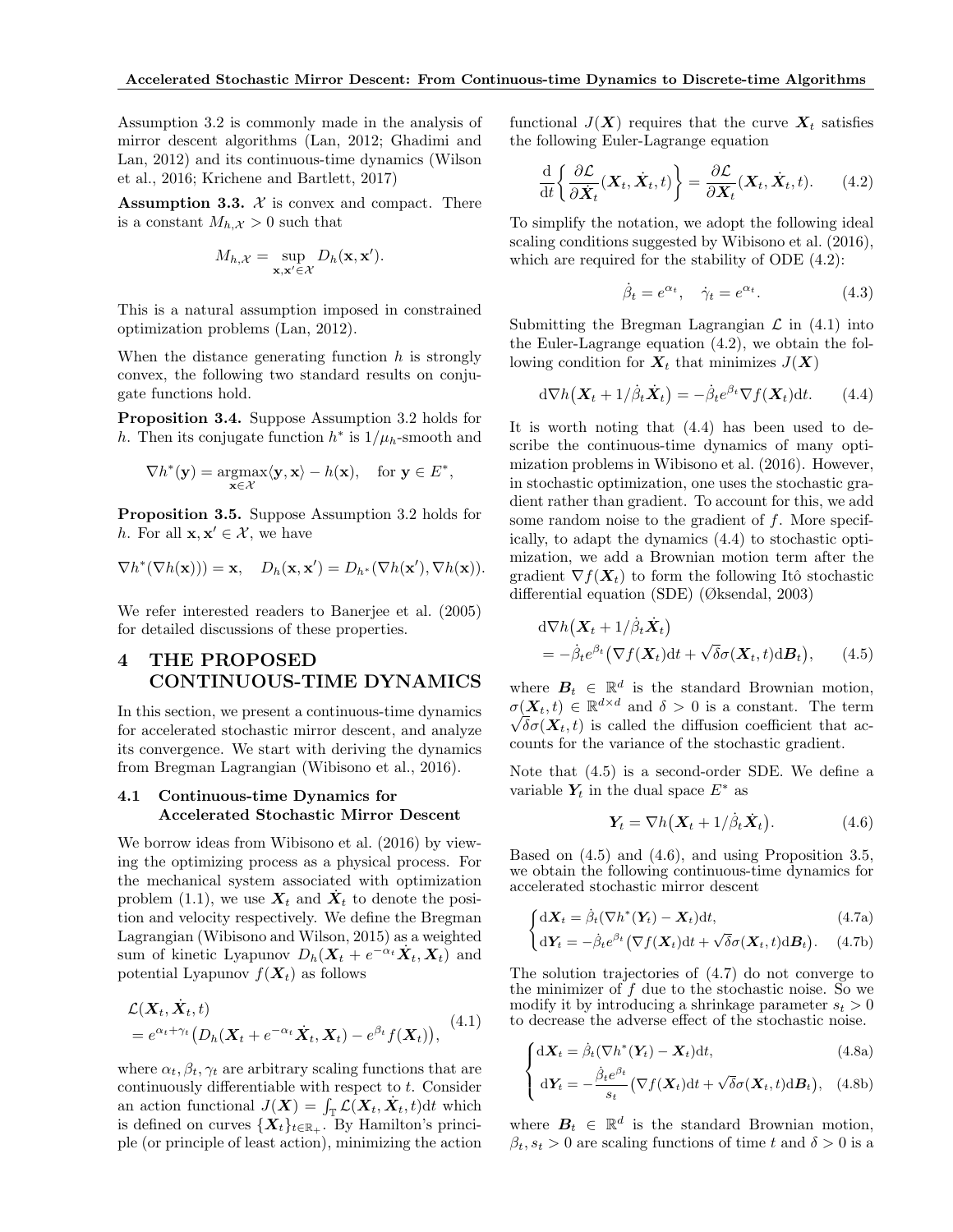constant. The idea of introducing shrinkage parameter  $s_t$  to offset the disadvantage brought by stochastic gradient is similar to that in Mertikopoulos and Staudigl (2016); Krichene and Bartlett (2017). This amount to using time-decaying step size in the discrete-time stochastic mirror descent algorithm to ensure its convergence.

#### 4.2 Convergence Rate of the Continuous-time Dynamics

In this subsection, we analyze the convergence of our proposed continuous-time dynamics (4.8) for accelerated stochastic mirror descent. The following theorem spells out its convergence rate.

Theorem 4.1. Suppose *f* is convex and Assumptions  $3.2$  and  $3.3$  hold. If the diffusion coefficient in  $(4.8)$ satisfies  $\|\sigma(\boldsymbol{X}_t, t)^\top \sigma(\boldsymbol{X}_t, t)\| \leq t^{2q}$  for some  $q < 1/2$ , then it holds that

$$
\mathbb{E}[f(\mathbf{X}_t) - f(\mathbf{x}^*)]
$$
\n
$$
\leq \frac{\mathcal{E}_0 + (s_t - s_0)M_{h,\mathcal{X}}}{e^{\beta_t}} \left(4.9\right)
$$
\n
$$
+ \frac{\mathbb{E}\big[\int_0^t \frac{\delta \beta_r^2 e^{2\beta_r}}{s_r} \text{tr}\left(\sigma_r^\top \nabla^2 h^*(\mathbf{Y}_r) \sigma_r\right) dr\big]}{2e^{\beta_t}},
$$
\n(4.9)

where  $\sigma_r = \sigma(\mathbf{X}_r, r)$  and  $\mathcal{E}_0 = e^{\beta_0} (f(\mathbf{X}_0) - f(\mathbf{x}^*))$  +  $s_t D_{h^*}(\mathbf{Y}_0, \nabla h(\mathbf{x}^*))$ .

Note that the convergence of the continuous-time dynamics (4.8) does not require the smoothness of *f*.

**Remark 4.2.** If we choose  $\beta_t = p \log t$  for some constant  $p > 0$  and  $s_t = t^{\alpha}$  for some  $\alpha \in \mathbb{R}$  and note that  $\|\sigma(\boldsymbol{X}_t, t)^\top \sigma(\boldsymbol{X}_t, t)\| \leq t^{2q}$ , we have the following convergence rate

$$
\mathbb{E}[f(\boldsymbol{X}_t) - f(\mathbf{x}^*)] = O\bigg(\frac{1 + t^{\alpha} + t^{2p - \alpha + 2q - 1}}{t^p}\bigg).
$$

If we further choose  $\alpha = p + q - 1/2$  and  $p = 2$ , then we obtain

$$
\mathbb{E}[f(\boldsymbol{X}_t) - f(\mathbf{x}^*)] = O\bigg(\frac{1}{t^2} + \frac{1}{t^{1/2-q}}\bigg),
$$

which matches the optimal convergence rate for accelerated stochastic mirror descent algorithms (Lan, 2012), where the variance of stochastic gradient is bounded by a constant i.e.,  $q = 0$ . In contrast, the convergence rate of the continuous dynamics (1.5) proposed by Krichene and Bartlett (2017) for accelerated stochastic mirror descent is  $O(1/t^{1/2})$ , which only matches the optimal rate up to the dominating term.

Remark 4.3. When the variance of stochastic gradient vanishes, i.e.,  $\sigma(\mathbf{X}, t) = 0$ , and if we choose the shrinkage parameter  $s_t = 1$  for all  $t \in \mathbb{R}_+$ , the convergence rate in  $(4.9)$  becomes  $O(1/t^2)$ , which matches

the optimal convergence rate of deterministic accelerated mirror descent algorithms for general convex functions (Nesterov, 1983).

Here we provide a proof of Theorem 4.1 via constructing the following Lyapunov function for the stochastic dynamics system (4.8)

$$
\mathcal{E}_t = e^{\beta_t} (f(\mathbf{X}_t) - f(\mathbf{x}^*)) + s_t D_{h^*}(\mathbf{Y}_t, \nabla h(\mathbf{x}^*)). \tag{4.10}
$$

*Proof of Theorem 4.1.* Denote  $\sigma_t = \sigma(\mathbf{X}_t, t)$ , and applying Itô's Lemma to the Lyapunov function yields

$$
d\mathcal{E}_t = \frac{\partial \mathcal{E}_t}{\partial t} dt + \left\langle \frac{\partial \mathcal{E}_t}{\partial \mathbf{X}_t}, d\mathbf{X}_t \right\rangle + \left\langle \frac{\partial \mathcal{E}_t}{\partial \mathbf{Y}_t}, d\mathbf{Y}_t \right\rangle + \frac{\delta \dot{\beta}_t^2 e^{2\beta_t}}{2s_t^2} tr\left(\sigma_t^\top \frac{\partial^2 \mathcal{E}_t}{\partial \mathbf{Y}_t^2} \sigma_t\right) dt. \tag{4.11}
$$

By simple calculus, we have

$$
\frac{\partial \mathcal{E}_t}{\partial t} = \dot{\beta}_t e^{\beta_t} (f(\mathbf{X}_t) - f(\mathbf{x}^*)) + \dot{s}_t D_{h^*}(\mathbf{Y}_t, \nabla h(\mathbf{x}^*)),
$$
  

$$
\frac{\partial \mathcal{E}_t}{\partial \mathbf{X}_t} = e^{\beta_t} \nabla f(\mathbf{X}_t), \quad \frac{\partial \mathcal{E}_t}{\partial \mathbf{Y}_t} = s_t (\nabla h^*(\mathbf{Y}_t) - \mathbf{x}^*).
$$

Submitting the above calculations and dynamics (4.8) into (4.11) yields

$$
d\mathcal{E}_{t} = \left[\hat{\beta}_{t}e^{\beta_{t}}(f(\mathbf{X}_{t}) - f(\mathbf{x}^{*})) + \dot{s}_{t}D_{h^{*}}(\mathbf{Y}_{t}, \nabla h(\mathbf{x}^{*}))\right]dt + \dot{\beta}_{t}e^{\beta_{t}}\langle\nabla h^{*}(\mathbf{Y}_{t}) - \mathbf{X}_{t}, \nabla f(\mathbf{X}_{t})\rangle dt - \dot{\beta}_{t}e^{\beta_{t}}\langle\nabla h^{*}(\mathbf{Y}_{t}) - \mathbf{x}^{*}, \nabla f(\mathbf{X}_{t})dt + \sigma_{t}dB_{t}\rangle + \frac{1}{2}\frac{\delta\dot{\beta}_{t}^{2}e^{2\beta_{t}}}{s_{t}^{2}}\operatorname{tr}\left(\sigma_{t}^{\top}\frac{\partial^{2}\mathcal{E}_{t}}{\partial\mathbf{Y}_{t}^{2}}\sigma_{t}\right)dt = \dot{\beta}_{t}e^{\beta_{t}}\left[f(\mathbf{X}_{t}) - f(\mathbf{x}^{*}) + \langle\mathbf{x}^{*} - \mathbf{X}_{t}, \nabla f(\mathbf{X}_{t})\rangle\right]dt + \dot{s}_{t}D_{h^{*}}(\mathbf{Y}_{t}, \nabla h(\mathbf{x}^{*}))dt - \dot{\beta}_{t}e^{\beta_{t}}\langle\nabla h^{*}(\mathbf{Y}_{t}) - \mathbf{x}^{*}, \sigma_{t}dB_{t}\rangle + \mathbb{E}\left[\frac{\delta\dot{\beta}_{t}^{2}e^{2\beta_{t}}}{2s_{t}}\operatorname{tr}\left(\sigma_{t}^{\top}\nabla^{2}h^{*}(\mathbf{Y}_{t})\sigma_{t}\right)\right]dt \leq \dot{s}_{t}M_{h,\mathcal{X}} + \frac{1}{2s_{t}}\delta\dot{\beta}_{t}^{2}e^{2\beta_{t}}\operatorname{tr}\left(\sigma_{t}^{\top}\nabla^{2}h^{*}(\mathbf{Y}_{t})\sigma_{t}\right)dt - \dot{\beta}_{t}e^{\beta_{t}}\langle\nabla h^{*}(\mathbf{Y}_{t}) - \mathbf{x}^{*}, \sigma_{t}dB_{t}\rangle,
$$

where the inequality follows from the convexity of *f* and Assumption 3.3 that  $D_{h^*}(\mathbf{Y}_t, \nabla h(\mathbf{x}^*)) \leq M_{h, \mathcal{X}}$ . Integrating from 0 to *t*, we obtain

$$
\mathcal{E}_t \leq \mathcal{E}_0 + (s_t - s_0) M_{h,\mathcal{X}} \n+ \frac{1}{2} \int_0^t \frac{\delta \dot{\beta}_r^2 e^{2\beta_r}}{s_r} \operatorname{tr} (\sigma_r^{\top} \nabla^2 h^*(\mathbf{Y}_r) \sigma_r) dr \n- \int_0^t \dot{\beta}_r e^{\beta_r} \langle \nabla h^*(\mathbf{Y}_r) - \mathbf{x}^*, \sigma_r \mathrm{d} \mathbf{B}_r \rangle.
$$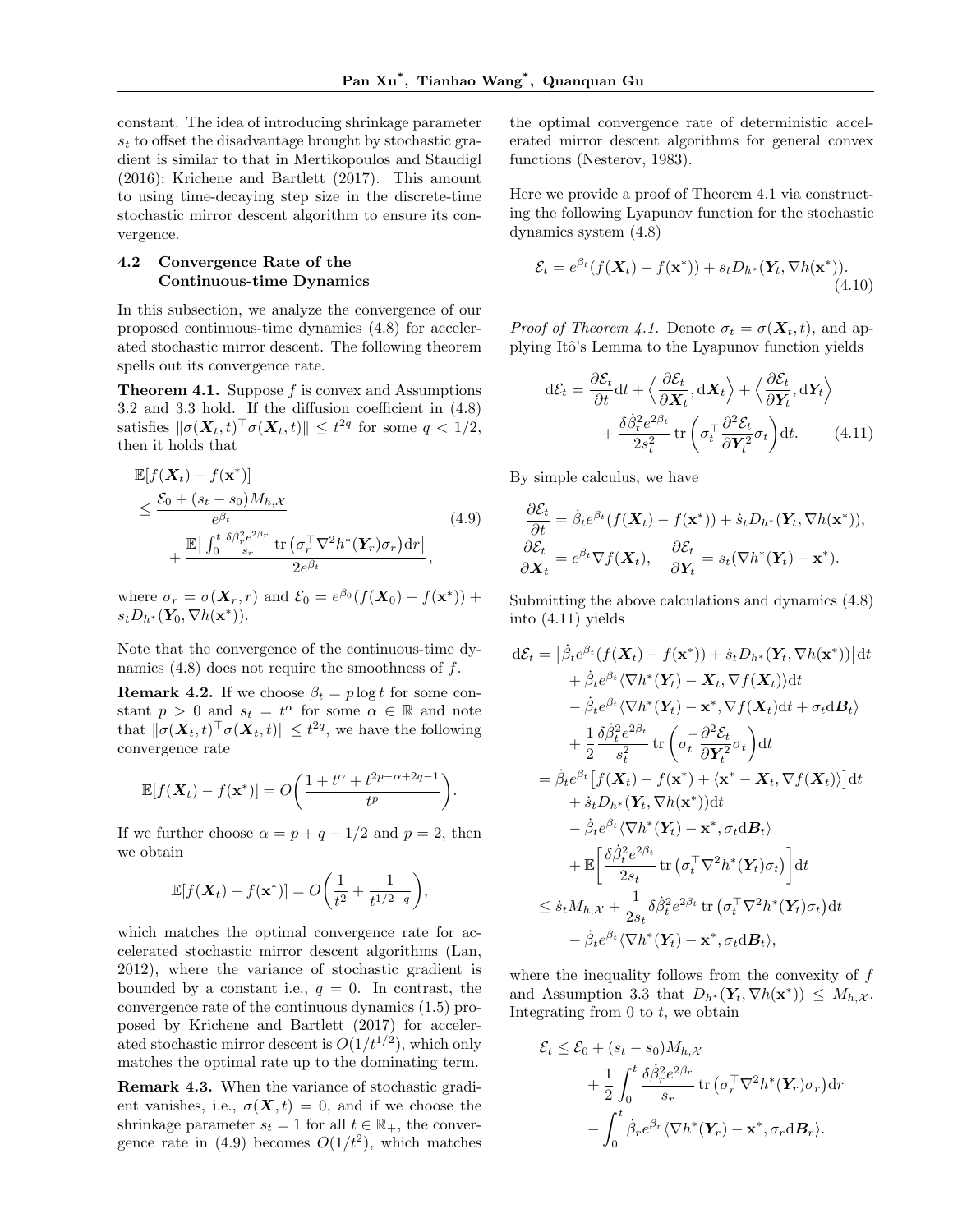By the definition of  $\mathcal{E}_t$  and the fact that  $D_h^* \geq 0$ , we immediately get

$$
e^{\beta_t}(f(\mathbf{X}_t) - f(\mathbf{x}^*))
$$
  
\n
$$
\leq \mathcal{E}_0 + (s_t - s_0)M_{h,\mathcal{X}}
$$
  
\n
$$
+ \int_0^t \frac{\delta \dot{\beta}_r^2 e^{2\beta_r}}{2s_r} \operatorname{tr} (\sigma_r^{\top} \nabla^2 h^*(\mathbf{Y}_r) \sigma_r) dr
$$
  
\n
$$
- \int_0^t \dot{\beta}_r e^{\beta_r} \langle \nabla h^*(\mathbf{Y}_r) - \mathbf{x}^*, \sigma_r \mathrm{d} \mathbf{B}_r \rangle.
$$

Taking expectation of both sides and using the martingale property of Itô integral, we obtain

$$
\mathbb{E}[f(\mathbf{X}_t) - f(\mathbf{x}^*)]
$$
\n
$$
\leq \frac{\mathcal{E}_0 + (s_t - s_0)M_{h,\mathcal{X}}}{e^{\beta_t}}\n+ \frac{\mathbb{E}\big[\int_0^t \frac{\delta \beta_r^2 e^{2\beta_r}}{s_r} \text{tr}\left(\sigma_r^\top \nabla^2 h^*(\mathbf{Y}_r)\sigma_r\right) dr\big]}{2e^{\beta_t}}.
$$

This completes the proof.

# 5 THE PROPOSED DISCRETE-TIME ALGORITHMS

Our primary goal in proposing the continuous-time dynamics for accelerated stochastic mirror descent is to design new discrete-time algorithms. In this section, we provide several discretizations of (4.8). We will adapt the Lyapunov function-based analysis in previous section to the discrete-time algorithms and deliver very simple and intuitive proofs for the new algorithms. The high-level idea of this section is inspired by Wilson et al. (2016), which discussed various discretization schemes for the continuous-time dynamics of deterministic optimization.

We use Euler discretization schemes (Kloeden and Platen, 1992) of differential equations and its composition to derive several discrete algorithms of dynamic (4.8). Specifically, note that (4.8) is a system of two first-order differential equations, and thus we can compose explicit and implicit Euler discretizations in four different ways. Let  $\delta$  be the time step and

 $x_k = X_t$ ,  $x_{k+1} = X_{t+\delta}$ ,  $y_k = Y_t$ ,  $y_{k+1} = Y_{t+\delta}$ . The following approximations

$$
(\mathbf{x}_{k+1} - \mathbf{x}_k)/\delta \approx \dot{\mathbf{X}}_t, \quad (\mathbf{y}_{k+1} - \mathbf{y}_k)/\delta \approx \dot{\mathbf{Y}}_t
$$

are the explicit (forward) Euler discretization for the time derivatives of  $X_t$  and  $Y_t$ , and

$$
(\mathbf{x}_k - \mathbf{x}_{k-1})/\delta \approx \dot{\mathbf{X}}_t, \quad (\mathbf{y}_k - \mathbf{y}_{k-1})/\delta \approx \dot{\mathbf{Y}}_t
$$

are the implicit (backward) Euler discretization for the time derivatives of  $X_t$  and  $Y_t$ . For the scaling parameters, we choose  $A_k = e^{\beta t}$ ,  $s_k = s_t$ , and the discretizations as follows

$$
(A_{k+1} - A_k)/\delta \approx \frac{de^{\beta_t}}{dt}, \quad (A_{k+1} - A_k)/(\delta A_k) \approx \dot{\beta}_t.
$$

#### 5.1 Implicit Euler Discretization

Algorithm 1 Accelerated Stochastic Mirror Descent (Implicit)

| 1: <b>Input:</b> $A_0 = 1/2$ , $\mathbf{x}_0 = \mathbf{y}_0 = \mathbf{0}$ .                                                                                   |
|---------------------------------------------------------------------------------------------------------------------------------------------------------------|
| 2: for $k=0$ to K do                                                                                                                                          |
| $A_{k+1} = (k+1)(k+2)/2, \tau_k = (A_{k+1} - A_k)/A_k,$<br>3:                                                                                                 |
| $s_k = \sigma k^{3/2} + 1$                                                                                                                                    |
| $\nabla h^*(\mathbf{y}_{k+1}) = \mathbf{x}_{k+1} + \frac{1}{\tau_k}(\mathbf{x}_{k+1} - \mathbf{x}_k).$<br>4:                                                  |
| $\operatorname{argmin}_{\mathbf{x} \in \mathcal{X}} \left\{ \widetilde{f}(\mathbf{x}, \xi_{k+1}) \right\}$<br>$+$<br>$=$ $\qquad$<br>5:<br>$\mathbf{x}_{k+1}$ |
| $\frac{s_k}{A_{k+1}}D_h(\mathbf{u}, \nabla h^*(\mathbf{y}_k))\Big\}$ , and $\mathbf{u} = \mathbf{x} + \frac{1}{\tau_k}(\mathbf{x} - \mathbf{x}_k)$ .          |
| $6:$ end for                                                                                                                                                  |
|                                                                                                                                                               |

The first discrete-time algorithm we derive is from implicit Euler discretization of dynamics (4.8). The discretization process is displayed in Algorithm 1. Here we use Borel function  $f(\mathbf{x}_k, \xi_k)$  to denote the noisy objective function, where  $\{\xi_k\}_{k=0,1,...}$  is a sequence of independent random variables. Denote  $\Delta(\mathbf{x}_k)$  =  $\nabla f(\mathbf{x}_k, \xi_k) - \nabla f(\mathbf{x}_k)$  and we assume that

$$
\mathbb{E}[f(\mathbf{x}_k,\xi_k)|\mathbf{x}_k] = f(\mathbf{x}_k), \quad \mathbb{E}[\nabla f(\mathbf{x}_k,\xi_k)|\mathbf{x}_k] = \nabla f(\mathbf{x}_k),\n\mathbb{E}[\|\Delta(\mathbf{x}_k)\|_*^2|\mathbf{x}_k] \leq \sigma^2.
$$

The optimality condition of Algorithm 1 is given by

$$
\begin{cases} \nabla h^*(\mathbf{y}_{k+1}) = \mathbf{x}_{k+1} + \frac{A_k}{A_{k+1} - A_k} (\mathbf{x}_{k+1} - \mathbf{x}_k), & (5.1a) \\ \n\mathbf{y}_{k+1} - \mathbf{y}_k = -\frac{A_{k+1} - A_k}{s_k} \nabla \tilde{f}(\mathbf{x}_{k+1}, \xi_{k+1}), & (5.1b) \end{cases}
$$

where  $\nabla f(\mathbf{x}_{k+1}, \xi_{k+1})$  is the stochastic gradient.

Inspired by the Lyapunov function (4.10) for the continuous-time dynamics, we construct the following Lyapunov function to analyze the convergence of Algorithm 1.

$$
\mathcal{E}_k = \mathbb{E}[A_k(f(\mathbf{x}_k) - f(\mathbf{x}^*)) + s_k D_h(\mathbf{x}^*, \nabla h^*(\mathbf{y}_k))].
$$
\n(5.2)

Based on the above Lyapunov function, we can prove the following theorem, which states the convergence rate of Algorithm 1.

Theorem 5.1. Suppose *f* is convex. Under Assumptions 3.2 and 3.3, if we choose  $A_k = k(k + 1)/2$ ,  $A_0 = 1/2$  and  $s_k = \sigma k^{3/2} + 1$ , the expected function value gap at  $\mathbf{x}_k$  output by Algorithm 1 is bounded as

$$
\mathbb{E}[f(\mathbf{x}_k) - f(\mathbf{x}^*)] \le \frac{2(\mathcal{E}_0 + M_{h,\mathcal{X}})}{k(k+1)} + \sigma \left(M_{h,\mathcal{X}} + \frac{1}{3\mu_h}\right) \frac{\sqrt{k+1}}{k},
$$

where  $\mathcal{E}_0 = A_0(f(\mathbf{x}_0) - f(\mathbf{x}^*)) + s_0D_h(\mathbf{x}^*, \nabla h^*(\mathbf{y}_0)).$ 

 $\Box$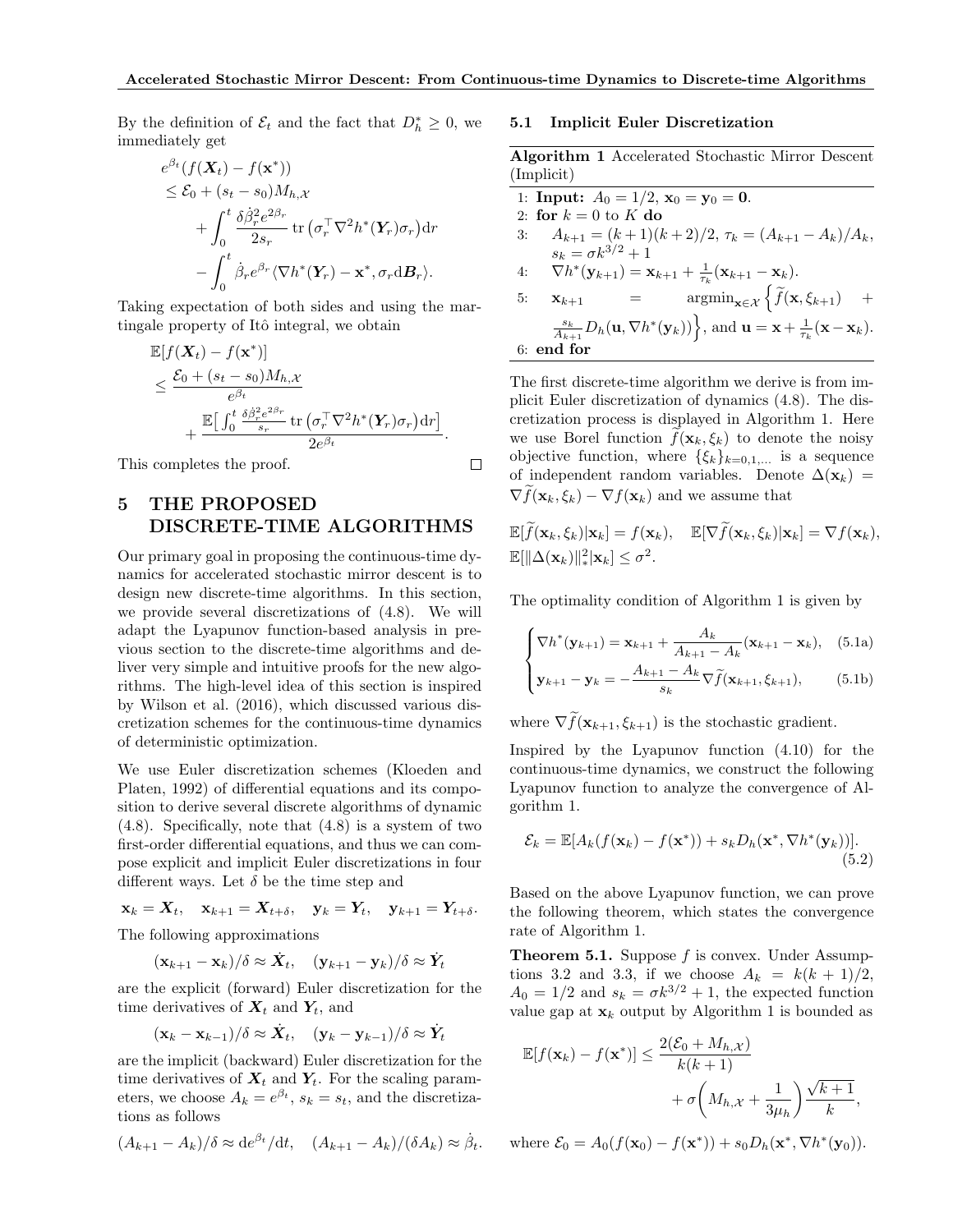Remark 5.2. Theorem 5.1 suggests that the convergence rate of Algorithm 1 is  $O((1 + M_h, \chi)/k^2 +$  $M_{h,\mathcal{X}}\sigma/\sqrt{k}$ , which matches the optimal rate of accelerated stochastic optimization for general convex and smooth functions (Lan, 2012). Note that when variance of the stochastic gradient vanishes, we can choose  $s_k = 1$  for all *k* and obtain the optimal convergence rate of accelerated gradient descent for general convex and smooth functions  $O(1/k^2)$ .

Remark 5.3. The optimal convergence rate of Algorithm 1 does not require the smooth assumption on *f*, which is aligned with the analysis of continuous-time dynamics (4.8). In fact, Algorithm 1 can be seen as an accelerated proximal point algorithm whose optimal convergence rate is also  $O(1/k^2)$  (Güler, 1992).

#### 5.2 Hybrid Euler Discretization

Although Algorithm 1 is succinct and attains the optimal convergence rate, the implicit Euler discretizations of both stochastic processes make it hard to implement in practice due to the requirement of an exact minimization in each iteration (Step 5 in Algorithm 1). Nevertheless, the implicit discretization sheds great light on the connection between continuous-time dynamics and discrete-time algorithms. Now we derive a more practical algorithm combining implicit and explicit Euler discretizations of dynamics (4.8). The discretization process is displayed in Algorithm 2. The

Algorithm 2 Accelerated Stochastic Mirror Descent (ASMD)

1: Input: 
$$
A_0 = s_0 = 1/2
$$
,  $\mathbf{x}_0 = \mathbf{y}_0 = \mathbf{0}$ .  
\n2: for  $k = 0$  to  $K$  do  
\n3:  $A_{k+1} = (k+1)(k+2)/2$ ,  $\tau_k = (A_{k+1} - A_k)/A_k$ ,  
\n $s_{k+1} = (k+1)^{3/2}$ .  
\n4:  $\mathbf{x}_{k+1} = \frac{\tau_k}{\tau_k+1} \nabla h^*(\mathbf{y}_k) + \frac{1}{\tau_k+1} \mathbf{x}_k$ .  
\n5:  $\mathbf{y}_{k+1} = \mathbf{y}_k - \frac{A_{k+1} - A_k}{s_k} \nabla \hat{f}(\mathbf{x}_{k+1}, \xi_{k+1})$ .  
\n6: end for

optimality condition of Algorithm 2 is given by

$$
\begin{cases} \nabla h^*(\mathbf{y}_k) = \mathbf{x}_{k+1} + \frac{A_k}{A_{k+1} - A_k} (\mathbf{x}_{k+1} - \mathbf{x}_k), & (5.3a) \\ \n\mathbf{y}_{k+1} - \mathbf{y}_k = -\frac{A_{k+1} - A_k}{s_k} \nabla \tilde{f}(\mathbf{x}_{k+1}, \xi_{k+1}). & (5.3b) \end{cases}
$$

Based on the same Lyapunov function (5.2) of Algorithm 1, we can prove the convergence rate of Algorithm 2.

Theorem 5.4. Suppose *f* is convex. Under Assumptions 3.1, 3.2 and 3.3, if we choose  $A_k = k(k+1)/2$ ,  $s_k = k^{3/2}$  and  $A_0 = s_0 = 1/2$ , the expected function value gap at  $\mathbf{x}_k$  output by Algorithm 2 is bounded as

$$
\mathbb{E}[f(\mathbf{x}_k) - f(\mathbf{x}^*)] \le \frac{2\mathcal{E}_0}{k(k+1)} + \frac{C_0\sqrt{k}}{\mu_h^2(k+1)},
$$

where  $C_0 = 2((4L_f^2 + \mu_h^2)M_{h,x} + \mu_h\sigma^2 + 2||\nabla f(\mathbf{x}^*)||_*^2)$ and  $\mathcal{E}_0 = A_0(f(\mathbf{x}_0) - f(\mathbf{x}^*)) + s_0D_h(\mathbf{x}^*, \nabla h^*(\mathbf{y}_0)).$ 

Remark 5.5. Compared with Algorithm 1, Algorithm 2 is a much more practical algorithm and can be easily implemented. The convergence rate of Algorithm 2 is  $O(M_h, \chi/k^2 + (L_f^2 + \sigma^2)/\sqrt{k})$ . Although this matches the optimal rate of accelerated stochastic mirror descent (Lan, 2012), yet when the variance of the stochastic gradient vanishes, i.e.,  $\sigma = 0$ , it is not reducible to the optimal convergence rate  $O(1/k^2)$  for deterministic optimization.

### 5.3 Discretization with an Additional Sequence

Algorithm 3 Accelerated Stochastic Mirror Descent (ASMD3)

| 1: <b>Input:</b> $A_0 = 1/2$ , $\mathbf{x}_0 = \mathbf{y}_0 = \mathbf{z}_0 = \mathbf{0}$ .                                                                                  |
|-----------------------------------------------------------------------------------------------------------------------------------------------------------------------------|
| 2: for $k = 0$ to K do                                                                                                                                                      |
| $A_{k+1} = \mu_h^2 (k+1)(k+2)/(4L_f), s_k = \sigma/L_f(k+1)$<br>3:                                                                                                          |
| $1)^{3/2} + 1$ , $M_k = L_f(A_{k+1} - A_k)^2/(\mu_h^2 s_k A_{k+1}).$                                                                                                        |
| $\mathbf{z}_{k+1} = \frac{A_{k+1} - A_k}{A_{k+1}} \nabla h^*(\mathbf{y}_k) + \frac{A_k}{A_{k+1}} \mathbf{x}_k.$<br>4:                                                       |
| $\mathbf{y}_{k+1} = \mathbf{y}_k - \frac{A_{k+1} - A_k}{s_k} \nabla \widetilde{f}(\mathbf{z}_{k+1}, \xi_{k+1}).$<br>5:                                                      |
| $\mathbf{x}_{k+1} = \operatorname{argmin}_{\mathbf{x} \in \mathcal{X}} \left\{ \langle \nabla \widetilde{f}(\mathbf{z}_{k+1}, \xi_{k+1}), \mathbf{x} \rangle \right.$<br>6: |
| $\frac{L_f}{M_k}D_h(\mathbf{z}_{k+1},\mathbf{x})\Big\}.$                                                                                                                    |
| $7:$ end for                                                                                                                                                                |

As we showed in previous subsection, Algorithm 2 is not able to obtain the optimal rate for deterministic optimization when using the full gradient instead of stochastic gradient. In order to address this issue, we will modify the algorithm by adding an additional sequence in a similar way to linear coupling (Allen-Zhu and Orecchia, 2014). The new algorithm with three sequences is presented in Algorithm 3. Note that the additionally added sequence can be seen as a step of mirror descent. The optimality condition of Algorithm 3 is given by

$$
\begin{cases} \mathbf{z}_{k+1} = \frac{A_{k+1} - A_k}{A_{k+1}} \nabla h^*(\mathbf{y}_k) + \frac{A_k}{A_{k+1}} \mathbf{x}_k, & (5.4a) \\ \mathbf{y}_{k+1} - \mathbf{y}_k = -\frac{A_{k+1} - A_k}{s_k} \nabla \tilde{f}(\mathbf{z}_{k+1}, \xi_{k+1}), & (5.4b) \end{cases}
$$

$$
\mathbf{y}_{k+1} - \mathbf{y}_k = -\frac{A_{k+1} - A_k}{s_k} \nabla \tilde{f}(\mathbf{z}_{k+1}, \xi_{k+1}), \qquad (5.4b)
$$

$$
\begin{cases}\n\mathbf{x}_{k+1} = \underset{\mathbf{x} \in \mathcal{X}}{\operatorname{argmin}} \left\{ \langle \nabla \tilde{f}(\mathbf{z}_{k+1}, \xi_{k+1}), \mathbf{x} \rangle \right. \\
\left. + \frac{L_f}{M_k} D_h(\mathbf{z}_{k+1}, \mathbf{x}) \right\}.\n\end{cases} \tag{5.4c}
$$

In order to prove the convergence of Algorithm 3 with the additional sequence, we define a new Lyapunov function as  $\mathcal{E}_k = \mathbb{E}[A_k(f(\mathbf{x}_k) - f(\mathbf{x}^*)) +$  $s_k D_h(\mathbf{x}^*, \nabla h^*(\mathbf{y}_{k+1}))$ , which is slightly different from that of previous algorithms. Then we can show the following result.

Theorem 5.6. Suppose *f* is convex. Under Assumptions 3.1, 3.2 and 3.3, if we choose  $A_k = \mu_h^2 k(k + 1)$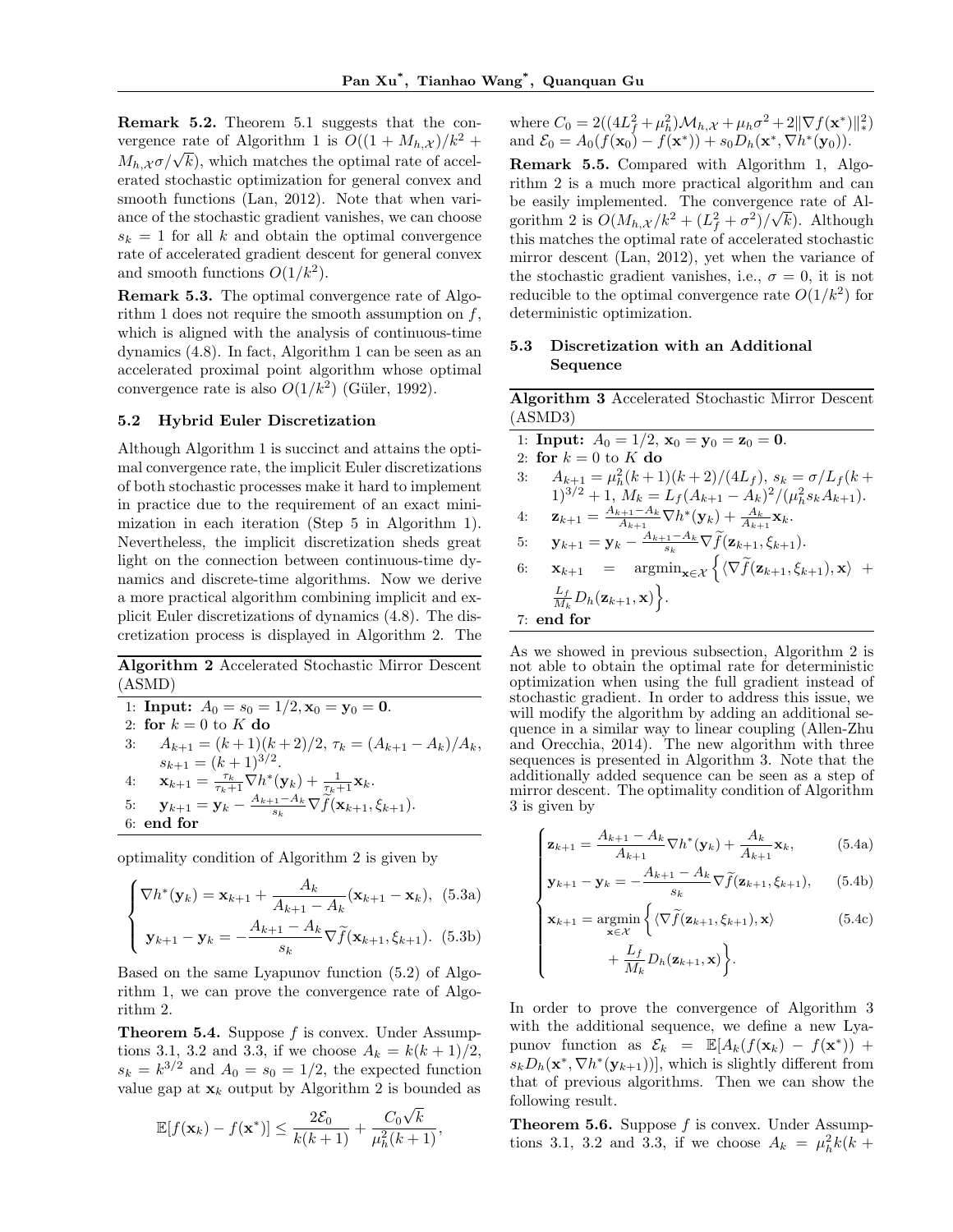$1)/(4L_f)$ ,  $s_k = \sigma/L_f(k+1)^{3/2} + 1$  and  $M_k =$  $L_f(A_{k+1} - A_k)^2/(\mu_h^2 s_k A_{k+1}),$  the expected function value gap at  $\mathbf{x}_k$  output by Algorithm 3 is bounded as

$$
\mathbb{E}[f(\mathbf{x}_k) - f(\mathbf{x}^*)] \n\leq \frac{4L_f(\mathcal{E}_0 + M_{h,\mathcal{X}})}{\mu_h^2 k(k+1)} + \frac{\sigma(\mu_h^2 + 12M_{h,\mathcal{X}})\sqrt{k+1}}{3\mu_h^2 k},
$$

where  $\mathcal{E}_0 = A_0(f(\mathbf{x}_0) - f(\mathbf{x}^*)) + s_0D_h(\mathbf{x}^*, \nabla h^*(\mathbf{y}_0)).$ 

Remark 5.7. The convergence rate of Algorithm 3 is in the order of  $O(L_f(1 + M_{h,\mathcal{X}})/k^2 + \sigma(1 +$  $M_{h,\mathcal{X}}$  / $\sqrt{k}$ , which matches the optimal rate of accelerated stochastic mirror descent for general convex and smooth functions (Lan, 2012). More importantly, when the stochastic gradient reduces to the full gradient, namely,  $\sigma = 0$ , the  $\sigma(1 + M_{h,\mathcal{X}})/\sqrt{k}$  term diminishes and the optimal convergence rate for stochastic optimization reduces to the optimal convergence rate  $O(1/k^2)$  for deterministic optimization of general convex and smooth functions.

### 6 EXPERIMENTS

In this section, we conduct numerical experiments to verify the convergence rate of the proposed algorithms derived from the continuous-time dynamics. We compare our Algorithm 2 (**ASMD**) and Algorithm 3 (ASMD3) with stochastic mirror descent (SMD), accelerated stochastic approximation (AC-SA) (Lan, 2012) and stochastic accelerated gradient (SAGE) (Hu et al., 2009).

We apply the above optimization algorithms to the linear regression problem on a convex compact subset of  $\mathbb{R}^d$ .

$$
\min_{\mathbf{x} \in \mathcal{X}} f(\mathbf{x}) = \sum_{i=1}^{n} (\mathbf{A}_{i \ast} \mathbf{x} - y_i)^2, \qquad (6.1)
$$

where  $\mathbf{y} = (y_1, \ldots, y_n)^\top \in \mathbb{R}^n$  and  $\mathbf{A}_{i*}$  denotes the *i*-th row of  $\mathbf{A} \in \mathbb{R}^{n \times d}$ . We set  $n = 100$ ,  $d = 200$ , and generated the design matrix A with entries following  $N(0, 1)$ . The response vector was generated by  $y =$  $Au^* + \epsilon$ , where  $\epsilon \sim N(0, I_{n \times n})$  and  $u^* \sim N(0, I_{d \times d})$ were randomly generated. It is easy to verify that the objective function *f* is convex and *L*-smooth with  $L = \|\mathbf{A}^\top \mathbf{A}\|_2$ . We considered two settings of distance generating function  $h$  and the constrained set  $\mathcal{X}$ :

- Setting (1):  $h(\mathbf{x}) = 1/2 \|\mathbf{x}\|_2^2$  is the squared Euclidean norm, and  $\mathcal{X} = {\mathbf{x} : \| \mathbf{x} \|_2 \leq 1}$  $2\|\mathbf{u}^*\|_2$ . Then the mirror mapping  $\nabla h^*(\mathbf{x}) =$  $\operatorname{argmin}_{\mathbf{u}\in\mathcal{X}} \|\mathbf{x}-\mathbf{u}\|_2^2$  reduces to projection onto  $\mathcal{X}$ and has a closed form solution.
- Setting (2):  $h(\mathbf{x}) = \sum_{i=1}^{d} x_i \log x_i$  is the negative entropy and  $\mathcal{X} = \{ \mathbf{x} \in \mathbb{R}_+^d : \sum_{i=1}^d x_i = 1 \}$  is a simplex. In this case the mirror mapping also has



Figure 1: Logarithmic averaged function value gap over 50 repetitions for all methods under different settings.

a closed-form solution  $[\nabla h^*(\mathbf{x})]_i = e^{x_i} / \sum_{i=1}^d e^{x_i}$ for all  $i = 1, \ldots, d$  (Banerjee et al., 2005).

Since (6.1) has a finite-sum structure, we simply choose the stochastic gradient by uniformly sampling *i* from  $\{1, 2, \ldots, n\}$  with mini batch size 1. We plotted the function value gap  $f(\mathbf{x}_k) - f(\mathbf{x}^*)$  for each algorithm in Figure 1, where *k* is the number of iterations and  $\mathbf{x}^*$  is the global minimizer of  $(6.1)$  solved by CVX program (Grant and Boyd, 2008). Figure 1(a) and Figure 1(b) show the averaged results over 50 repetitions for Setting (1) and Setting (2) respectively. Note that SAGE is not applicable to mirror descent. Experimental results in both settings demonstrate that our algorithms ASMD and ASMD3 achieve comparable convergence rate as AC-SA, and converge much faster than SMD. This is well-aligned with our theory.

# 7 CONCLUSIONS

In this paper, we bridge the gap between continuoustime dynamics and discrete-time algorithms for accelerated stochastic mirror descent by presenting a variational analysis based on Bregman Lagrangian and Lyapunov functions. We not only propose a new continuous-time dynamics of accelerate stochastic mirror descent, but also derive several new algorithms from the continuous dynamics. Both the continuous-time dynamics and the discrete-time algorithms achieve the optimal convergence rate for general convex and smooth functions in the stochastic optimization setting.

Acknowledgements We would like to thank the anonymous reviewers for their helpful comments. This research was sponsored in part by the National Science Foundation IIS-1618948 and IIS-1652539. The views and conclusions contained in this paper are those of the authors and should not be interpreted as representing any funding agencies.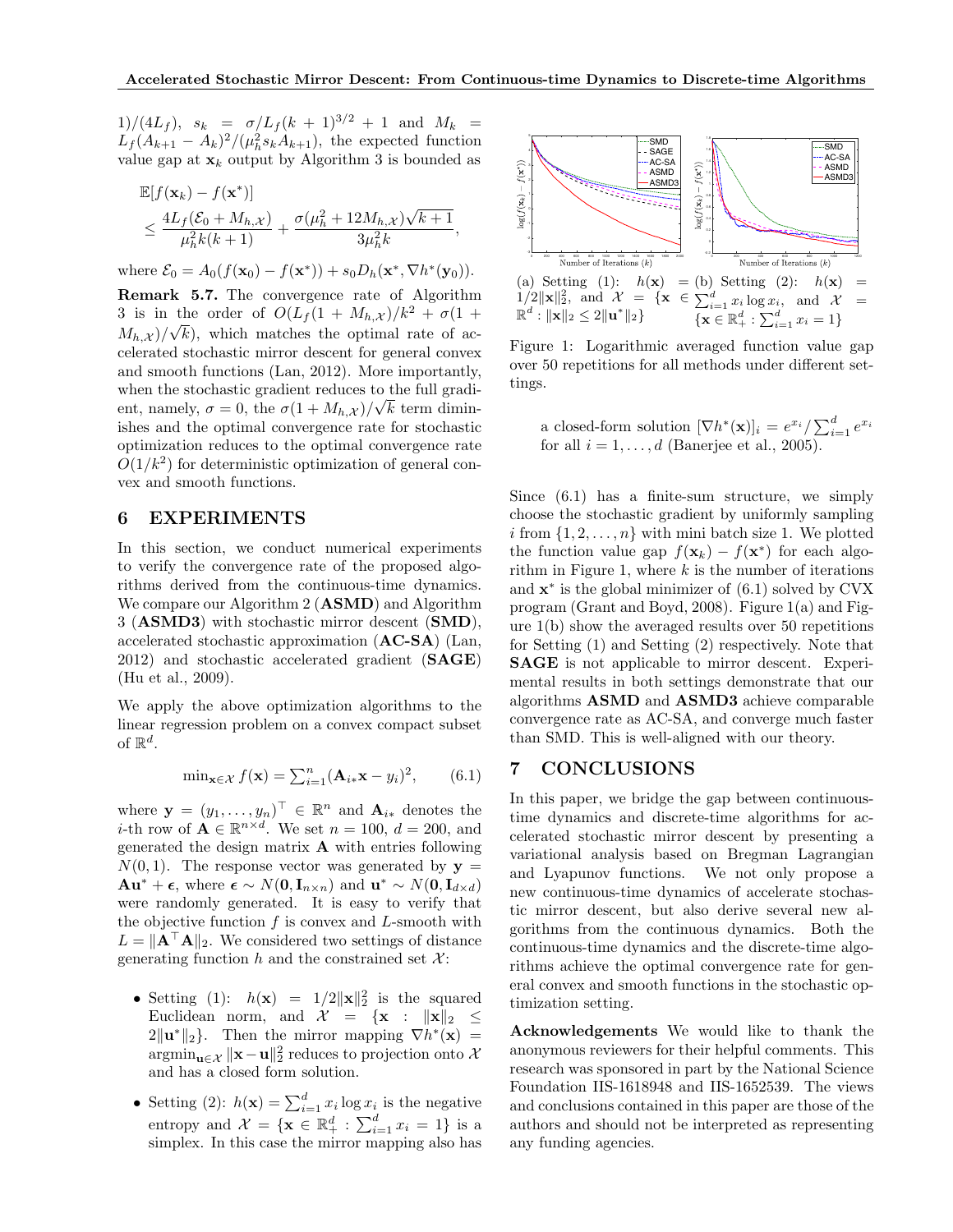# References

- Allen-Zhu, Z. and Orecchia, L. (2014). Linear coupling: An ultimate unification of gradient and mirror descent. *arXiv preprint arXiv:1407.1537* .
- Banerjee, A., Merugu, S., Dhillon, I. S. and Ghosh, J. (2005). Clustering with bregman divergences. *Journal of machine learning research* 6 1705–1749.
- Bregman, L. M. (1967). The relaxation method of finding the common point of convex sets and its application to the solution of problems in convex programming. *USSR computational mathematics and mathematical physics* 7 200–217.
- Bubeck, S., Lee, Y. T. and Singh, M. (2015). A geometric alternative to nesterov's accelerated gradient descent. *arXiv preprint arXiv:1506.08187* .
- Chen, G. and Teboulle, M. (1993). Convergence analysis of a proximal-like minimization algorithm using bregman functions. *SIAM Journal on Optimization* 3 538–543.
- Chen, X., Lin, Q. and Pena, J. (2012). Optimal regularized dual averaging methods for stochastic optimization. In *Advances in Neural Information Processing Systems*.
- Chlebus, E. (2009). An approximate formula for a partial sum of the divergent p-series. *Applied Mathematics Letters* 22 732–737.
- Diakonikolas, J. and Orecchia, L. (2017). Accelerated extra-gradient descent: A novel accelerated first-order method. *arXiv preprint arXiv:1706.04680* .
- GHADIMI, S. and LAN, G. (2012). Optimal stochastic approximation algorithms for strongly convex stochastic composite optimization i: A generic algorithmic framework. *SIAM Journal on Optimization* 22 1469–1492.
- GRANT, M. and BOYD, S. (2008). Cvx: Matlab software for disciplined convex programming.
- GÜLER,  $O. (1992)$ . New proximal point algorithms for convex minimization. *SIAM Journal on Optimization* 2 649–664.
- Hu, B. and Lessard, L. (2017). Dissipativity theory for nesterov's accelerated method. *arXiv preprint arXiv:1706.04381* .
- Hu, C., Pan, W. and Kwok, J. T. (2009). Accelerated gradient methods for stochastic optimization and online learning. In *Advances in Neural Information Processing Systems*.
- KLOEDEN, P. E. and PLATEN, E. (1992). Higherorder implicit strong numerical schemes for stochastic differential equations. *Journal of statistical physics* 66 283–314.
- KRICHENE, W. and BARTLETT, P. L. (2017). Acceleration and averaging in stochastic mirror descent dynamics. *arXiv preprint arXiv:1707.06219* .
- KRICHENE, W., BAYEN, A. and BARTLETT, P. L. (2015). Accelerated mirror descent in continuous and discrete time. In *Advances in neural information processing systems*.
- Lan, G. (2012). An optimal method for stochastic composite optimization. *Mathematical Programming* 133 365–397.
- Lan, G. and Zhou, Y. (2015). An optimal randomized incremental gradient method. *arXiv preprint arXiv:1507.02000* .
- LESSARD, L., RECHT, B. and PACKARD, A. (2016). Analysis and design of optimization algorithms via integral quadratic constraints. *SIAM Journal on Optimization* 26 57–95.
- Luenberger, D. G., Ye, Y. et al. (1984). *Linear and nonlinear programming*, vol. 2. Springer.
- MERTIKOPOULOS, P. and STAUDIGL, M. (2016). On the convergence of gradient-like flows with noisy gradient input. *arXiv preprint arXiv:1611.06730* .
- Nemirovski, A., Juditsky, A., Lan, G. and SHAPIRO, A. (2009). Robust stochastic approximation approach to stochastic programming. *SIAM Journal on optimization* 19 1574–1609.
- Nemirovskii, A., Yudin, D. B. and Dawson, E. R. (1983). Problem complexity and method efficiency in optimization .
- NESTEROV, Y. (1983). A method of solving a convex programming problem with convergence rate o (1/k2). In *Soviet Mathematics Doklady*, vol. 27.
- NESTEROV, Y. (2005). Smooth minimization of nonsmooth functions. *Mathematical programming* 103 127–152.
- NESTEROV, Y. (2013). *Introductory lectures on convex optimization: A basic course*, vol. 87. Springer Science & Business Media.
- $\varnothing$ KSENDAL, B. (2003). Stochastic differential equations. In *Stochastic differential equations*. Springer, 65–84.
- Polyak, B. T. (1963). Gradient methods for minimizing functionals. *Zhurnal Vychislitel'noi Matematiki i Matematicheskoi Fiziki* 3 643–653.
- Polyak, B. T. (1964). Some methods of speeding up the convergence of iteration methods. *USSR Computational Mathematics and Mathematical Physics* 4 1–17.
- Raginsky, M. and Bouvrie, J. (2012). Continuoustime stochastic mirror descent on a network: Variance reduction, consensus, convergence. In *Decision*